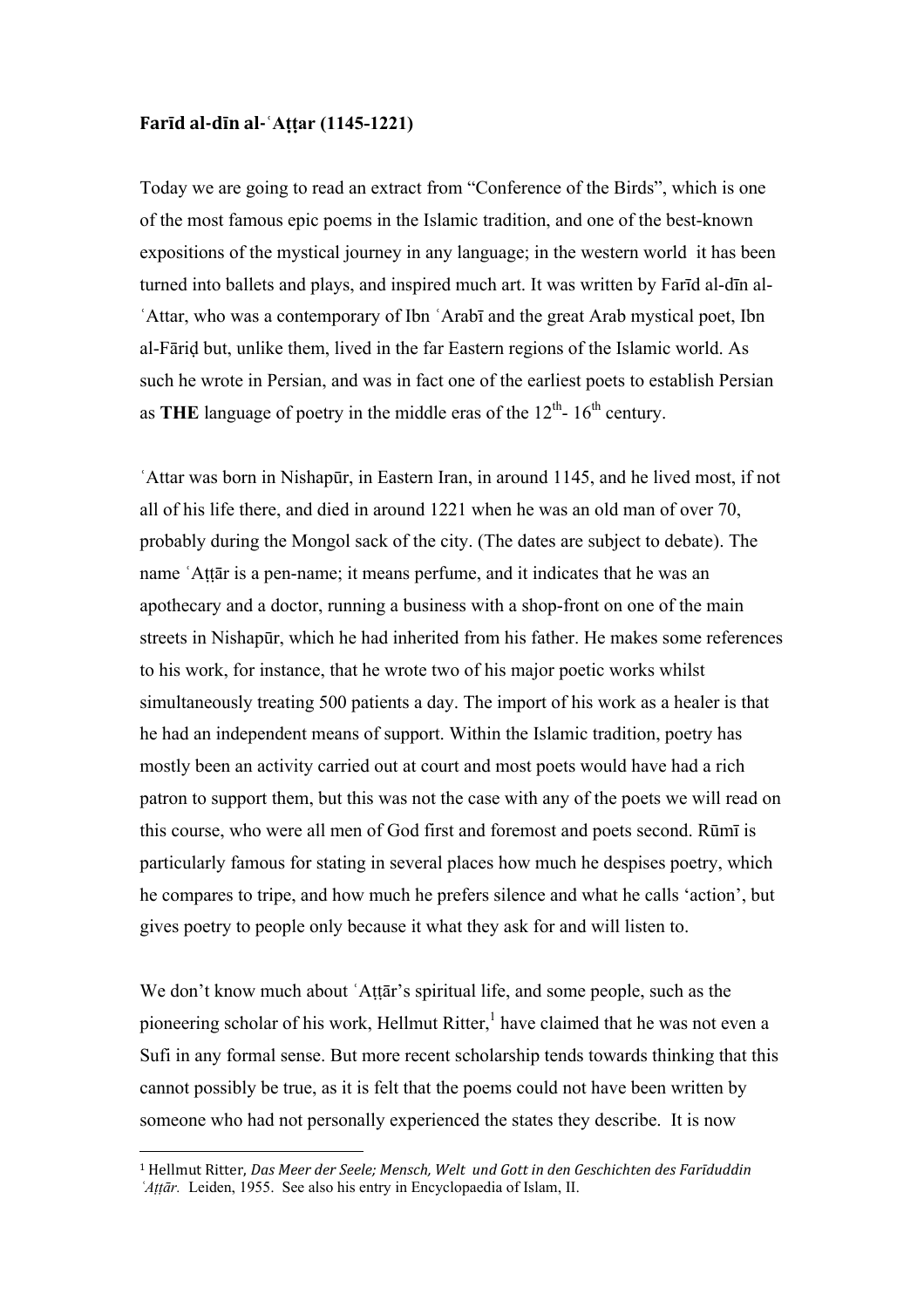thought that he was intimately connected to the spiritual life of Nishapūr, which was associated not only with a number of important early Sufi masters such as Abū Sa'id al-Khayr (d. 1049 ) one of the first poets to write in Persian, al-Sulamī (d. 1022), al-Qushayrī (d.1072) and Aḥmad al-Ghazālī (d. c1020). This was home to a thriving community of spiritual seekers in the  $12<sup>th</sup>$  century, to whose experience and aspiration ʿAṭṭār gave voice. One of the few statements he makes about his involvement is in the introduction to his famous prose work *The Memorials of the Saints* where he says; "From early childhood, seemingly without cause, I was drawn to this particular group (i.e. the Sufis), and my heart was tossed in waves of affection for them and their books were a constant source of delight for me".<sup>2</sup> He has been called 'The Poet of the Men of God'. The tradition is that he was converted to Sufism when one day a wandering dervish came into his shop and questioned him about his preparedness for the afterlife. The dervish then died suddenly in front of him; he was so disturbed by this that he abandoned his shop and went into retreat for several years at one of the many Sufi lodges in Nishapūr.<sup>3</sup>

He is one of the greatest poets of the Persian tradition, which is saying something, ranked by some commentators with Rūmī and Ḥāfiẓ for the beauty and power of his language and imagery. *Conference* was written whilst he was still quite young, and so may well have been one of his first poems. There is a tradition that when he was old man he met Rūmī when the latter was a young boy, passing through Nishapūr as his family fled from Balkh in about 1215, and gave him a copy of his *Book of Mysteries*  (*Asrār-nāma*)*,* as well as predicting his future eminence. Whether or not this was true, there is no doubt that he was immensely influential on all the Islamic mystical poetry that came after him.

According to Ritter, a very large number of works are attributed to ʿAṭṭār – around 24 – but it is now thought that many of these are actually not by him. The 12 works that seem pretty certainly authentic are nevertheless extremely impressive in terms of quantity, let alone quality. He is best known for his long epic poems, of which the most famous by far, is the *Conference of the Birds* (*Manṭiq al-ṭayr*)*.* Other works include *The Book of Affliction* (*Muṣībat-nāma*) which is another epic poem describing

<sup>2!</sup>See!Lewisohn!and!Shackle!*ʿAṭṭār and the Persian Sufi Tradition,* p. xviii

<sup>&</sup>lt;sup>3</sup> See Avery and Alizadeh *Fifty Poems of Attar*, re-press, Melbourne, 2007.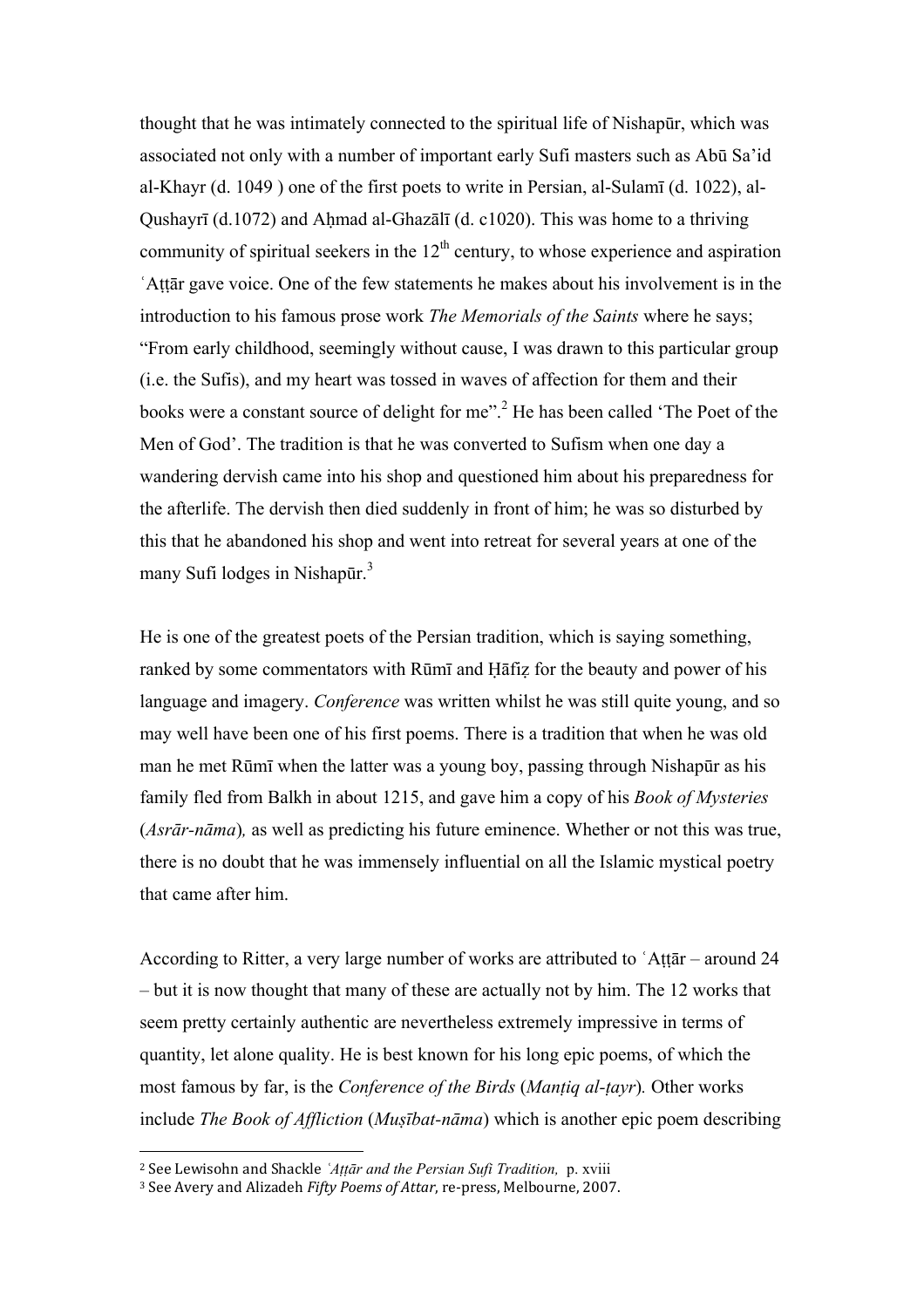a Sufi's journey of self knowledge through all the states and stages of the cosmos; and *The Book of God* (*Ilāhī-nāma*)*,* about a king who tried to inspire his sons with nonworldly aims*.* There is also a prose work *The Memorial of the Saints* (*Takhkirāt alawliyāʾ*)*,* which is an account of all the major Sufi masters from Jafar al-Sadiq to Hallāj, which is highly recommended and available in several good translations.<sup>4</sup> There is also a large *diwān* of *ghazals,* or mystical love poems, of which there is a selection translated very nicely by Kenneth Avery and Ali Alizadeh.<sup>5</sup>

These are not only beautiful, but also intellectually sophisticated poems. Nishapūr in this period was a great centre of culture, and ʿAṭṭār was clearly an educated man who was familiar with all aspects of Islamic intellectual life, and within his work in general – although not so much in *Conference –* there are lots of references to Qurʾān and *ḥadīth*, and to ideas drawn from philosophy and *kalām.* But above all, they reflect the development of Sufism which by this time had developed a highly sophisticated methodology and in particular, a great practical understanding of the states and difficulties encountered by those who aspired to union with the Divine. In addition, although it had not yet received the decisive input of Ibn ʿArabī (who was a contemporary of ʿAṭṭār, but his work did not really reach Iran as a major influence until the generations after his death), there was an underlying metaphysic and cosmology.

This was also the time when Sufi institutions were really becoming established within the Islamic world and becoming integrated both intellectually and socially. In places like Nishapūr which had a long history of great Sufi masters and thus a long teaching tradition, formal institutions – *khanaqah*s – for the training of disciples had come into existence. This is very relevant to our reading today, as one of the ways in which a *murid* – or seeker – would be initiated into the Sufi path was by poetry, which was considered to be an easy way for people to take in the basic principles. It is pretty clear, I think, that *Conference* was written as such a teaching manual, combining as it does information about the path and its pitfalls with Sufi stories designed to inspire or caution the *murīd* .

<sup>&</sup>lt;sup>4</sup> I particularly like the version by A J Arberry: *Muslim Saints and Mystics*, Routledge, 1966.

<sup>5</sup> Avery and Alizadeh *Fifty Poems of Attar...*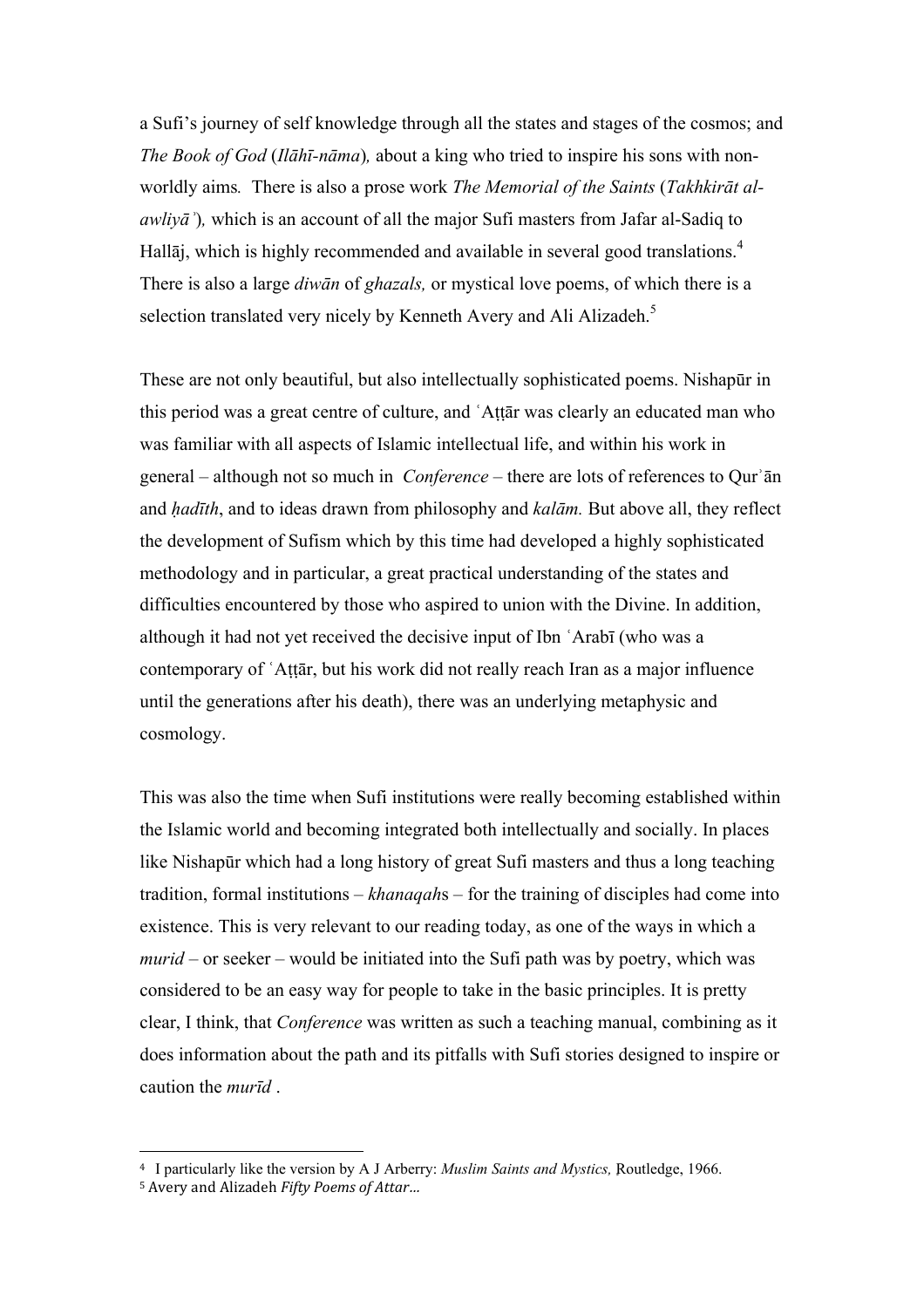The symbol of the bird to represent the spirit, and the possibility of flight to the Divine, has a long long history in Islamic culture. As with all Islamic poets, ʿAttar did not invent his story from scratch, but took an existing form and adapted it to his own ends. The earliest possible source was a work by the philosopher, Ibn Sīnā (Avicenna) (d. 1035), called the *R. al-Tayr* or *Treatise of the Bird*, which portrays the rational soul as a bird which is caught in the net of this world, and must free itself to fly to the Pure Intellect. This it does by making an epic journey over eight mountain peaks. This work was translated into Persian by Suhrawardī, in which form it may well have been known by ʿAttar. In addition, there were imitative works by both Muhammad and Ahmad al-Ghazāli; Muhammad al-Ghazālī (d.1111) introduces the idea of a gathering of birds who desire to find a king to rule over them and make a journey to find him. But in this tale, their leader is the phoenix and the eventual meeting does not have the same mystical denouement that 'Attar introduces. An immediate source was probably Sanai's long *qasīda Rosary of the Birds* which develops the Qurʿānic verse 27:16

"And Solomon was David's heir/ He said: "Oh ye people/ We have been taught the speech of the birds".

Thus Sanai shows how each bird praises God in its own particular way; the sound made by the dove, for instance, which is "ku ku" means in Persian "where" and so is taken to mean that the seeking of the beloved; where is He? Where is He? The sound made by the stork "lak lak" is interpreted as "*al mulk lak, al-amr lak*" (Everything belongs to Him, the order belongs to Him). etc. ʿAttar picks up this idea and develops it in a different way, making each bird represent a specific spiritual quality and exploring in what ways these are helpful on the spiritual path, and in what ways they can be hindrances or obstacles. Similarly, he picks up the idea of the journey from Ibn Sīnā, but adapts it in a completely innovative way to expound the Sufi vision  $-$  as opposed to the philosophical vision – of the path to perfection and realisation.

The basic story of conference is that at the beginning, all the birds of the world gather together to discuss the fact that they have no king to rule over them. They are informed by the hoopoe bird, whose particular virtue is that he was chosen by King Solomon (as related in the Qur' $\bar{a}$ n) as go-between in his love affair with the Bilqīs – the Queen of Sheba – that there is a great King called the Simurgh in a distant land.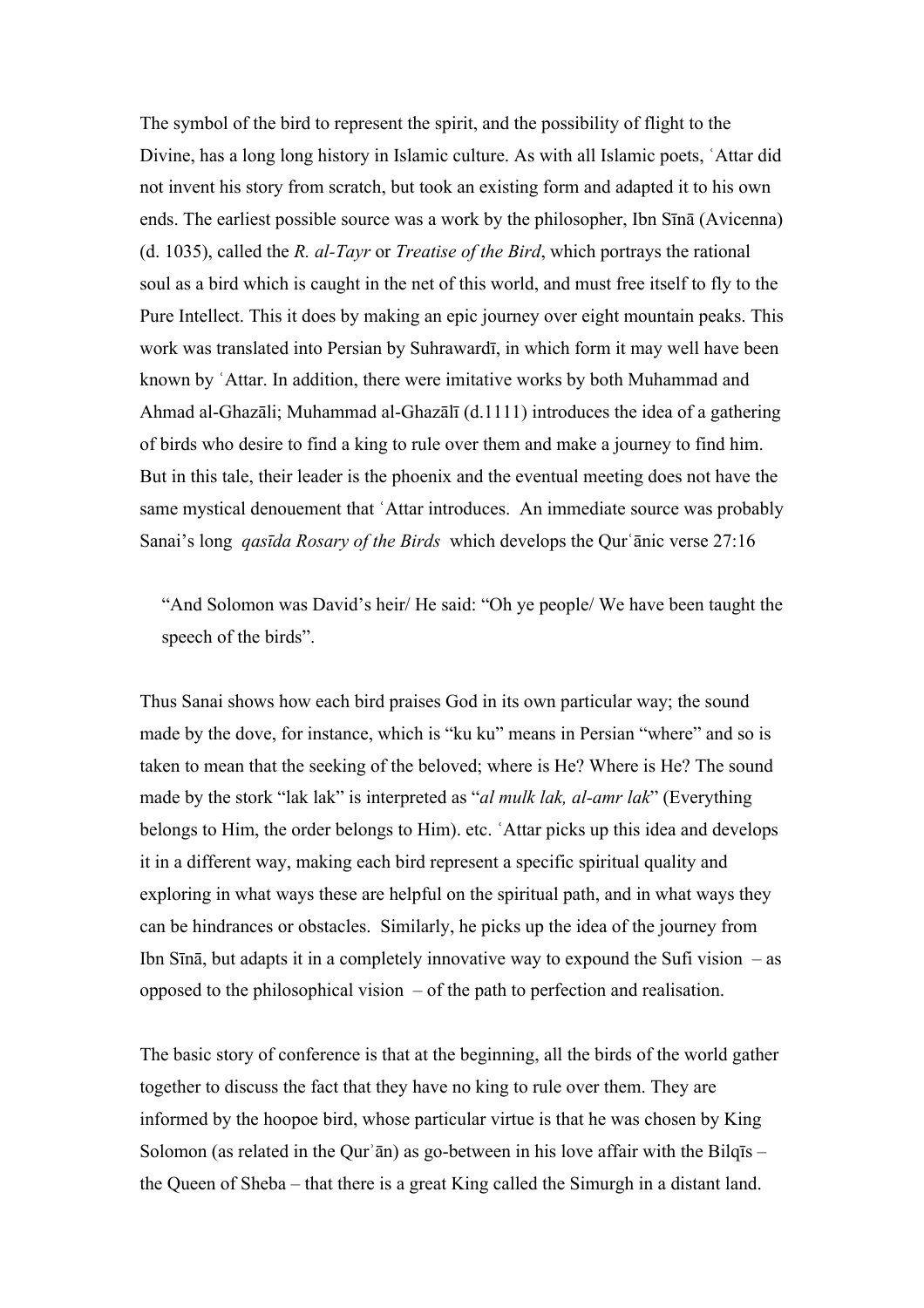He suggests that the birds set out on a journey to his court, to request him to become their ruler. The first section of the book is then devoted to a series of excuses that specific birds present as to why they don't need to undertake this journey as they can find completion in easier ways. These are answered one by one by the hoopoe. The form of the book is explicitly didactic  $-$  i.e. intended as a teaching text – and the questions and answers are interspersed with stories from the Sufi tradition about the matter being discussed. The allegory of course is with the limited self, or the *nafs* in Sufi terminology, and the objections that it raises when the possibility of undertaking the spiritual path is suggested. For instance, the nightingale is the first bird to present his excuses, claiming that he already has a dear beloved in the rose, with which he is totally satisfied. The hoopoe's reply, is that the rose is an ephemeral thing, saying:

… sharp thorns defend the rose And beauty such as hers too quickly goes. True love will see such empty transience For what it is  $-$  a fleeting turbulence That fills your sleepless nights with grief and blame…

Eventually they set off, but almost immediately they find that they need a leader, and elect the hoopoe, who subsequently leads the way. Then there is another section in which the birds complain that they incapable of undertaking the journey, and present a further set of excuses, which once again, the hoopoe replies to. Then he goes on to describe seven valleys through which they have to pass before they reach the Simurgh's land:

The Valley of Quest

The Valley of Love

The Valley of Insight into Mystery

The Valley of Detachment

The Valley of Unity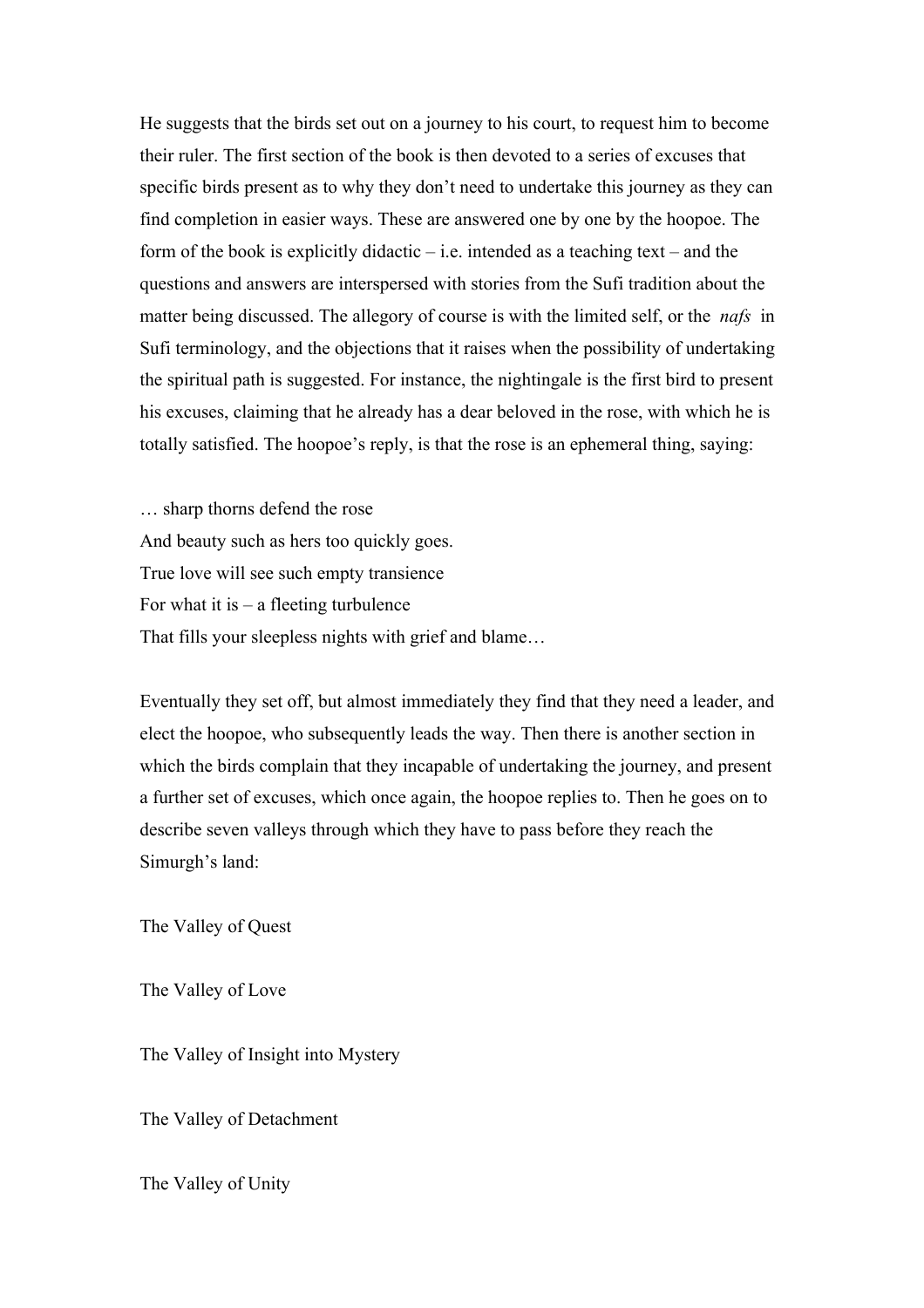## The Valley of Bewilderment

## The Valley of Poverty and Nothingness

Only when all this has been related do the birds actually set out, and in the poem the journey itself lasts about a page, which immediately precedes the section we are going to read today. We pick up the story at the dénouement, when just a very few of the birds – 30 out of the many thousands which set out – arrive at their destination.

It is all great fun, and has to read in quite a light-hearted way, I have discovered, else it can all seem a bit heavy – the fact that most of the birds perish along the way, many of them in rather awful ways, can seem a bit pessimistic about our own prospects on the spiritual journey unless you realise that there is a spirit to be entered into. The Sufism on which ʿAttar is drawing in *Conference* is closer to a folk tradition than the rather metaphysical expositions that we will find in writers like ʿIrqāqī or Shabistarī, and many of the stories have a correspondingly earthy character. It is very much in the spirit of early Sufism which developed a very deep and comprehensive, insightful, knowledge of what is called 'states' *hāl,* which are, pragmatically, ways of discussing our interior experience – at immensely subtle and delicate levels – and perfecting character, by say, cultivation of virtues or what is called within Sufism, *alakhlāq al-ilāhiyya* or character traits of the divine. Nowadays we would regard these as spanning both psychological and spiritual experience. It was a very practical knowledge for people on a spiritual path.

A word on the translation we are going to use. There are a number of others, but we have used this one by Dick Davies and Afkham Darbandi because of its poetic quality, which most of the others do not have, whilst remaining pretty true to the meaning. Davies is a very good and established translated and scholar, Professor Emeritus at the University of Ohio in USA, taught for many years at Stanford. Unlike Alan Williams, whose work we read a little of last week and next week will read more, he has made the choice to keep to the rhyme and rhymn of the *mathnawi* style, and there is no doubt a price paid in terms of accuracy and maybe depth. But to get